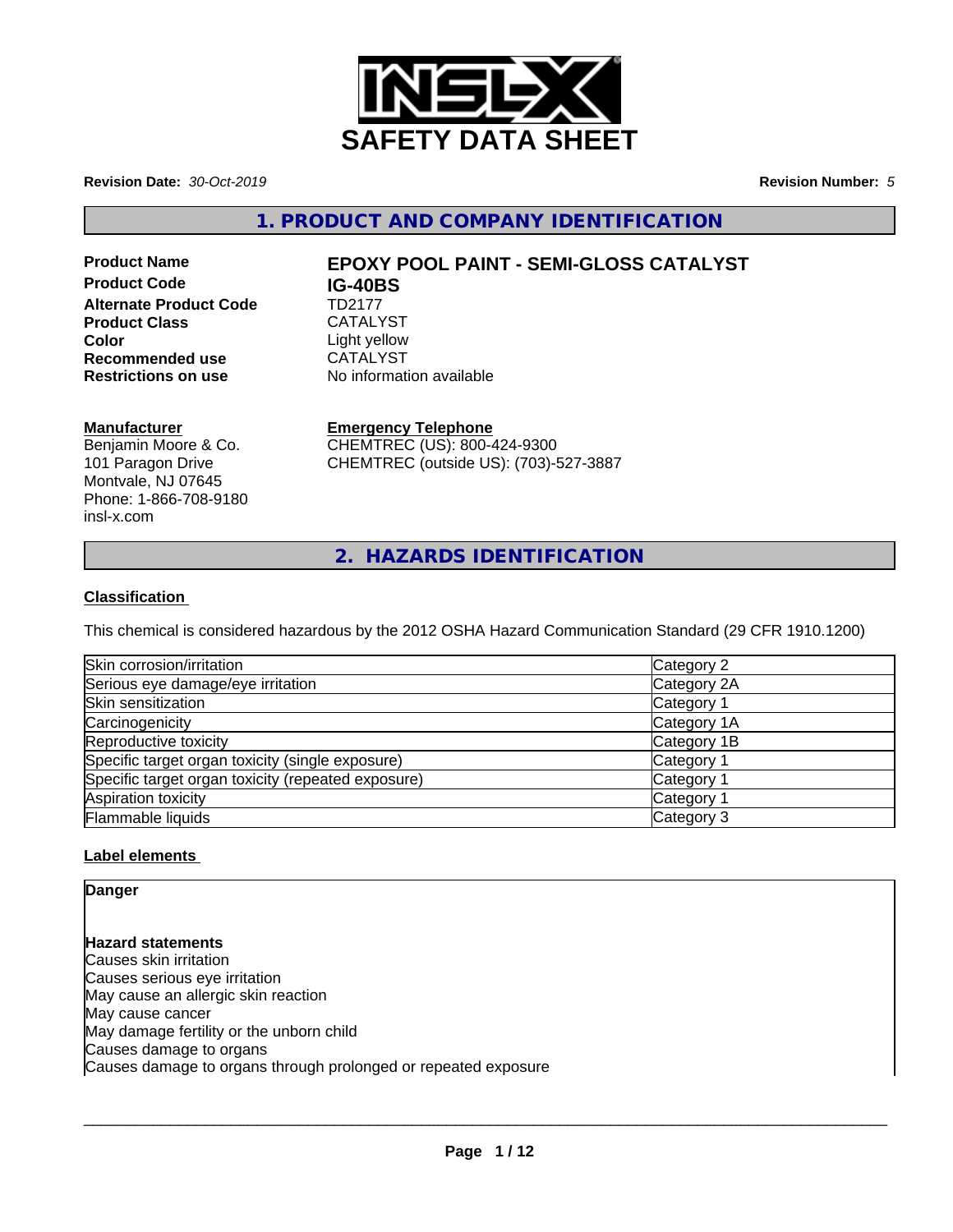May be fatal if swallowed and enters airways Flammable liquid and vapor

**Appearance** liquid **Odor** solvent

### **Precautionary Statements - Prevention**

Obtain special instructions before use Do not handle until all safety precautions have been read and understood Use personal protective equipment as required Wash face, hands and any exposed skin thoroughly after handling Contaminated work clothing should not be allowed out of the workplace Do not breathe dust/fume/gas/mist/vapors/spray Do not eat, drink or smoke when using this product Keep away from heat, hot surfaces, sparks, open flames and other ignition sources. No smoking Keep container tightly closed Ground/bond container and receiving equipment Use explosion-proof electrical/ventilating/lighting/equipment Use only non-sparking tools Take precautionary measures against static discharge Wear protective gloves/protective clothing/eye protection/face protection **Precautionary Statements - Response** IF exposed: Call a POISON CENTER or doctor/physician **Eyes** IF IN EYES: Rinse cautiously with water for several minutes. Remove contact lenses, if present and easy to do. Continue rinsing

\_\_\_\_\_\_\_\_\_\_\_\_\_\_\_\_\_\_\_\_\_\_\_\_\_\_\_\_\_\_\_\_\_\_\_\_\_\_\_\_\_\_\_\_\_\_\_\_\_\_\_\_\_\_\_\_\_\_\_\_\_\_\_\_\_\_\_\_\_\_\_\_\_\_\_\_\_\_\_\_\_\_\_\_\_\_\_\_\_\_\_\_\_

If eye irritation persists: Get medical advice/attention

**Skin**

If skin irritation or rash occurs: Get medical advice/attention IF ON SKIN (or hair): Remove/Take off immediately all contaminated clothing. Rinse skin with water/shower Wash contaminated clothing before reuse **Ingestion** IF SWALLOWED: Immediately call a POISON CENTER or doctor/physician

Do NOT induce vomiting

**Fire**

In case of fire: Use CO2, dry chemical, or foam for extinction

### **Precautionary Statements - Storage**

Store locked up Store in a well-ventilated place. Keep cool

**Precautionary Statements - Disposal**

Dispose of contents/container to an approved waste disposal plant

## **Hazards not otherwise classified (HNOC)**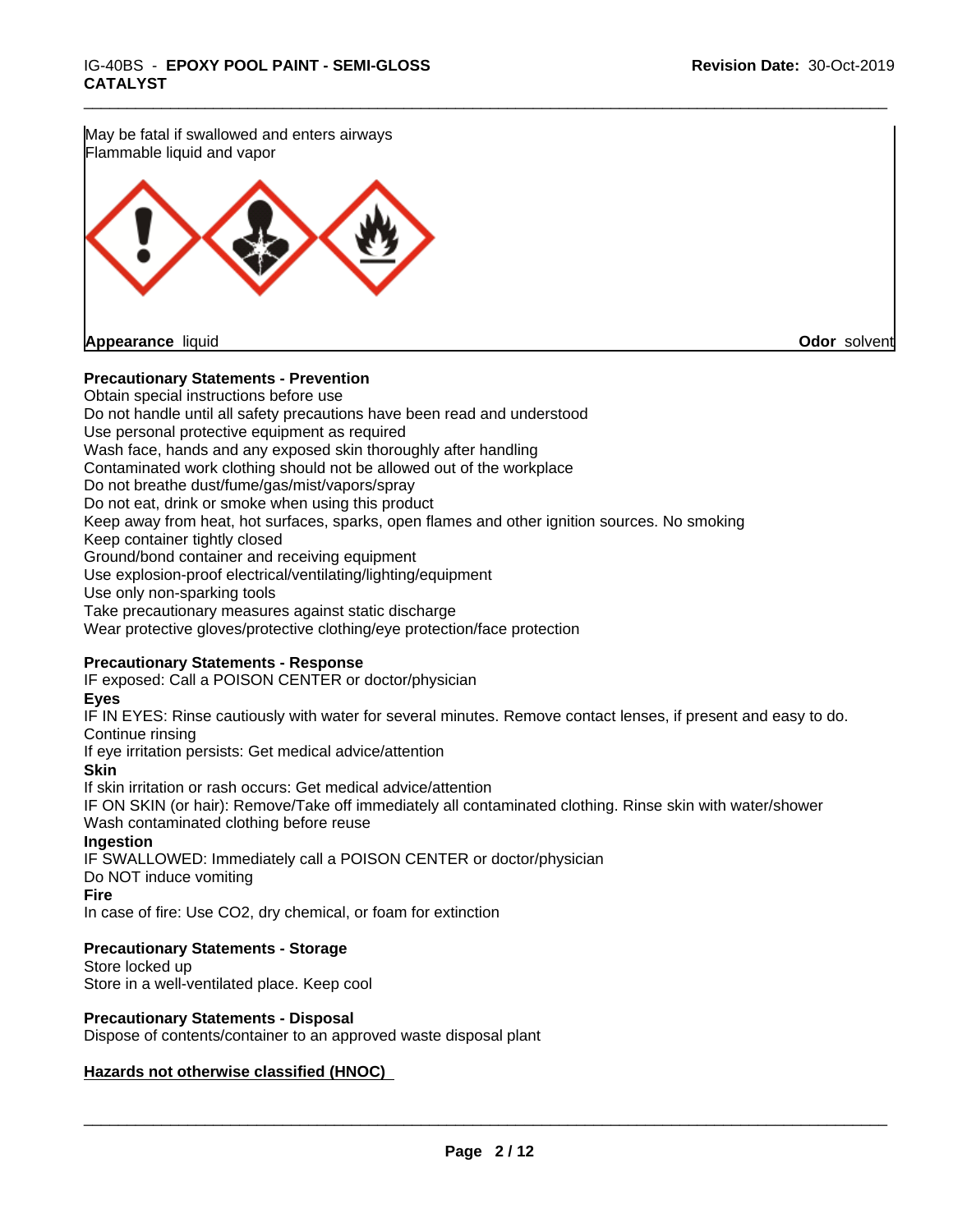#### Not applicable

#### **Other information**

No information available

## **Other hazards**

 **IMPORTANT:** Designed to be mixed with other components. Mixture will have hazards of all components. Before opening packages, read all warning labels. Follow all precautions.

# **3. COMPOSITION INFORMATION ON COMPONENTS**

\_\_\_\_\_\_\_\_\_\_\_\_\_\_\_\_\_\_\_\_\_\_\_\_\_\_\_\_\_\_\_\_\_\_\_\_\_\_\_\_\_\_\_\_\_\_\_\_\_\_\_\_\_\_\_\_\_\_\_\_\_\_\_\_\_\_\_\_\_\_\_\_\_\_\_\_\_\_\_\_\_\_\_\_\_\_\_\_\_\_\_\_\_

| <b>Chemical name</b>                             | <b>CAS No.</b> | Weight-%    |
|--------------------------------------------------|----------------|-------------|
| Talc                                             | 14807-96-6     | $25 - 30$   |
| Copolymer, bisphenol A diglycidylether-bisphenol | 25036-25-3     | $25 - 30$   |
|                                                  |                |             |
| 4,4-isopropylidenediphenol-epichlorohydrin       | 25068-38-6     | $15 - 20$   |
| copolymer                                        |                |             |
| Xvlene                                           | 1330-20-7      | $10 - 15$   |
| Propylene glycol monomethyl ether                | 107-98-2       | $5 - 10$    |
| 2-Pentanone, 4-methyl-                           | 108-10-1       | l - 5       |
| Ethyl benzene                                    | $100 - 41 - 4$ | 1 - 5       |
| n-Butyl alcohol                                  | $71-36-3$      | 1 - 5       |
| Silica, crystalline                              | 14808-60-7     | $0.1 - 0.5$ |

# **4. FIRST AID MEASURES**

#### **Description of first aid measures**

| <b>General Advice</b>                            | If symptoms persist, call a physician. Show this safety data sheet to the doctor in<br>attendance.                                                                                                                                  |
|--------------------------------------------------|-------------------------------------------------------------------------------------------------------------------------------------------------------------------------------------------------------------------------------------|
| <b>Eye Contact</b>                               | Immediately flush with plenty of water. After initial flushing, remove any contact<br>lenses and continue flushing for at least 15 minutes. Keep eye wide open while<br>rinsing. If symptoms persist, call a physician.             |
| <b>Skin Contact</b>                              | Wash off immediately with soap and plenty of water while removing all<br>contaminated clothes and shoes. If skin irritation persists, call a physician. Wash<br>clothing before reuse. Destroy contaminated articles such as shoes. |
| <b>Inhalation</b>                                | Move to fresh air. If symptoms persist, call a physician.<br>If not breathing, give artificial respiration. Call a physician immediately.                                                                                           |
| Ingestion                                        | Clean mouth with water and afterwards drink plenty of water. Do not induce<br>vomiting without medical advice. Never give anything by mouth to an unconscious<br>person. Consult a physician.                                       |
| <b>Protection Of First-Aiders</b>                | Use personal protective equipment.                                                                                                                                                                                                  |
| <b>Most Important</b><br><b>Symptoms/Effects</b> | May cause allergic skin reaction.                                                                                                                                                                                                   |
| <b>Notes To Physician</b>                        | Treat symptomatically.                                                                                                                                                                                                              |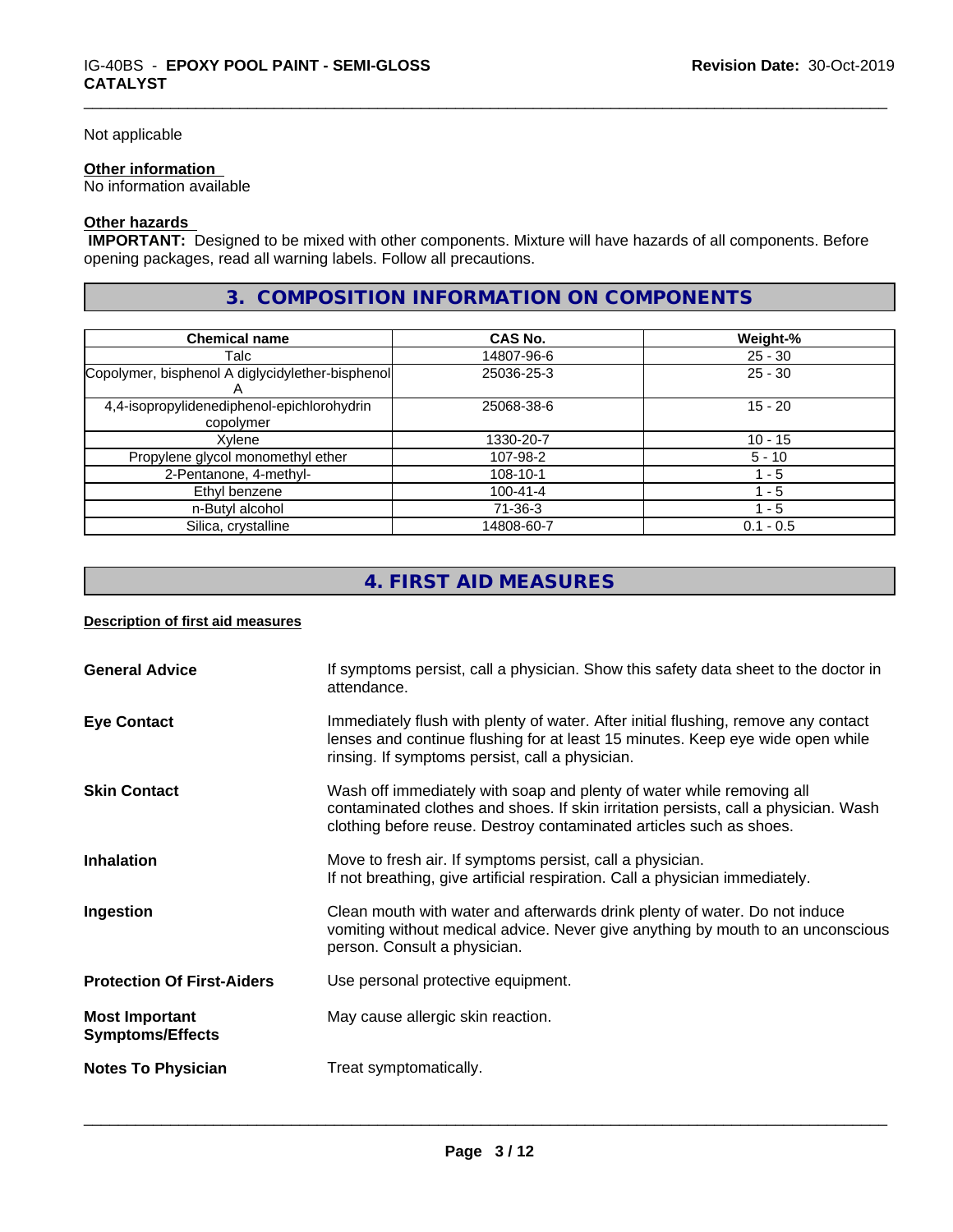# **5. FIRE-FIGHTING MEASURES**

\_\_\_\_\_\_\_\_\_\_\_\_\_\_\_\_\_\_\_\_\_\_\_\_\_\_\_\_\_\_\_\_\_\_\_\_\_\_\_\_\_\_\_\_\_\_\_\_\_\_\_\_\_\_\_\_\_\_\_\_\_\_\_\_\_\_\_\_\_\_\_\_\_\_\_\_\_\_\_\_\_\_\_\_\_\_\_\_\_\_\_\_\_

| <b>Flammable Properties</b>                                                      | Vapors may travel considerable distance to a source of<br>ignition and flash back. Vapors may cause flash fire.                                                                                                                                                                                |  |  |
|----------------------------------------------------------------------------------|------------------------------------------------------------------------------------------------------------------------------------------------------------------------------------------------------------------------------------------------------------------------------------------------|--|--|
| <b>Suitable Extinguishing Media</b>                                              | Foam, dry powder or water. Use extinguishing measures<br>that are appropriate to local circumstances and the<br>surrounding environment.                                                                                                                                                       |  |  |
| Protective equipment and precautions for firefighters                            | As in any fire, wear self-contained breathing apparatus<br>pressure-demand, MSHA/NIOSH (approved or equivalent)<br>and full protective gear.                                                                                                                                                   |  |  |
| <b>Hazardous combustion products</b>                                             | Burning may result in carbon dioxide, carbon monoxide<br>and other combustion products of varying composition<br>which may be toxic and/or irritating.                                                                                                                                         |  |  |
| <b>Specific Hazards Arising From The Chemical</b>                                | Flammable. Flash back possible over considerable<br>distance. Keep product and empty container away from<br>heat and sources of ignition. Closed containers may<br>rupture if exposed to fire or extreme heat. Thermal<br>decomposition can lead to release of irritating gases and<br>vapors. |  |  |
| Sensitivity to mechanical impact                                                 | No                                                                                                                                                                                                                                                                                             |  |  |
| Sensitivity to static discharge                                                  | Yes                                                                                                                                                                                                                                                                                            |  |  |
| <b>Flash Point Data</b><br>Flash point (°F)<br>Flash Point (°C)<br><b>Method</b> | 80<br>27<br><b>PMCC</b>                                                                                                                                                                                                                                                                        |  |  |
| <b>Flammability Limits In Air</b>                                                |                                                                                                                                                                                                                                                                                                |  |  |
| Lower flammability limit:<br><b>Upper flammability limit:</b>                    | Not available<br>Not available                                                                                                                                                                                                                                                                 |  |  |
| Health: 2<br><b>Flammability: 3</b><br><b>NFPA</b>                               | Instability: 0<br><b>Special: Not Applicable</b>                                                                                                                                                                                                                                               |  |  |
| <b>NFPA Legend</b>                                                               |                                                                                                                                                                                                                                                                                                |  |  |

- 0 Not Hazardous
- 1 Slightly
- 2 Moderate
- 3 High
- 4 Severe

*The ratings assigned are only suggested ratings, the contractor/employer has ultimate responsibilities for NFPA ratings where this system is used.*

*Additional information regarding the NFPA rating system is available from the National Fire Protection Agency (NFPA) at www.nfpa.org.*

# **6. ACCIDENTAL RELEASE MEASURES**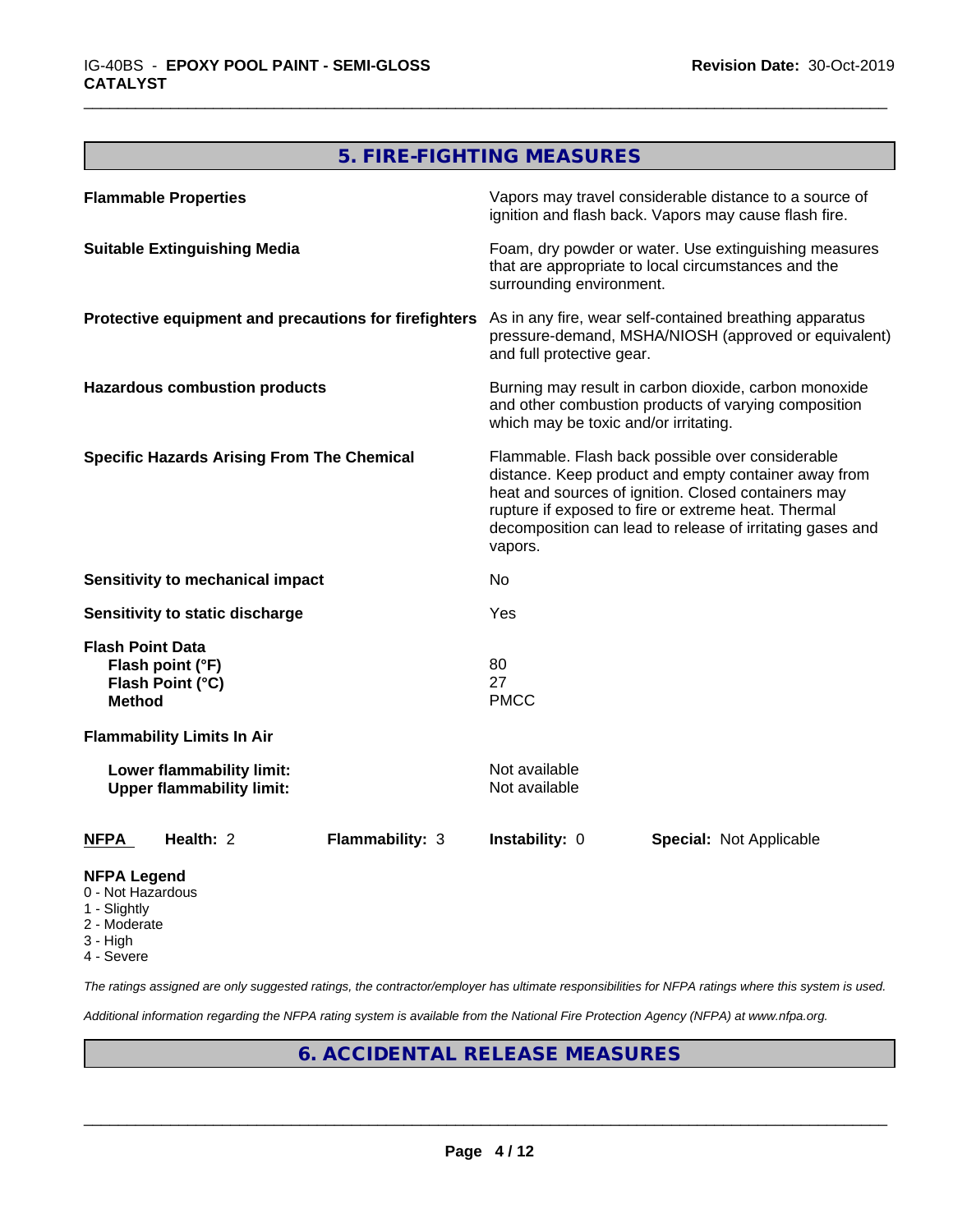| <b>Personal Precautions</b>      | Remove all sources of ignition. Take precautions to prevent flashback. Ground<br>and bond all containers and handling equipment. Take precautionary measures<br>against static discharges. Ensure adequate ventilation. Avoid contact with skin,<br>eyes and clothing. Use personal protective equipment.                                                                                                                                      |
|----------------------------------|------------------------------------------------------------------------------------------------------------------------------------------------------------------------------------------------------------------------------------------------------------------------------------------------------------------------------------------------------------------------------------------------------------------------------------------------|
| <b>Other Information</b>         | Prevent further leakage or spillage if safe to do so. Do not allow material to<br>contaminate ground water system. Prevent product from entering drains. Do not<br>flush into surface water or sanitary sewer system. Local authorities should be<br>advised if significant spillages cannot be contained.                                                                                                                                     |
| <b>Environmental precautions</b> | See Section 12 for additional Ecological Information.                                                                                                                                                                                                                                                                                                                                                                                          |
| <b>Methods for Cleaning Up</b>   | Dam up. Soak up with inert absorbent material. Use a non-sparking or explosion<br>proof means to transfer material to a sealed, appropriate container for disposal.<br>Clean contaminated surface thoroughly.                                                                                                                                                                                                                                  |
|                                  | 7. HANDLING AND STORAGE                                                                                                                                                                                                                                                                                                                                                                                                                        |
| <b>Handling</b>                  | Avoid contact with skin, eyes and clothing. Wear personal protective equipment.<br>Do not breathe vapors or spray mist. Use only in ventilated areas. Prevent vapor<br>build-up by providing adequate ventilation during and after use.                                                                                                                                                                                                        |
|                                  | Take precautionary measures against static discharges. To avoid ignition of<br>vapors by static electricity discharge, all metal parts of the equipment must be<br>grounded. Keep away from heat, sparks and flame. Do not smoke. Extinguish all<br>flames and pilot lights, and turn off stoves, heaters, electric motors and other<br>sources of ignition during use and until all vapors are gone. Ignition and/or flash<br>back may occur. |
| <b>Storage</b>                   | Keep containers tightly closed in a dry, cool and well-ventilated place. Keep away<br>from heat. Keep away from open flames, hot surfaces and sources of ignition.<br>Keep in properly labeled containers. Keep out of the reach of children.                                                                                                                                                                                                  |
| <b>Incompatible Materials</b>    | Incompatible with strong acids and bases and strong oxidizing agents.                                                                                                                                                                                                                                                                                                                                                                          |
|                                  | Technical measures/Precautions Ensure adequate ventilation. Use only where airflow will keep vapors from building<br>up in or near the work area in adjoining rooms. Comply with all national, state, and<br>local codes pertaining to the storage, handling, dispensing and disposal of<br>flammable liquids.                                                                                                                                 |
|                                  | Dissipate static electricity during transfer by grounding and bonding containers<br>and equipment before transferring material. All equipment should be non-sparking<br>and explosion proof. Use explosion proof electrical equipment for ventilation,<br>lighting and material handling.                                                                                                                                                      |

\_\_\_\_\_\_\_\_\_\_\_\_\_\_\_\_\_\_\_\_\_\_\_\_\_\_\_\_\_\_\_\_\_\_\_\_\_\_\_\_\_\_\_\_\_\_\_\_\_\_\_\_\_\_\_\_\_\_\_\_\_\_\_\_\_\_\_\_\_\_\_\_\_\_\_\_\_\_\_\_\_\_\_\_\_\_\_\_\_\_\_\_\_

# **8. EXPOSURE CONTROLS/PERSONAL PROTECTION**

# **Exposure Limits**

| <b>Chemical name</b>              | <b>ACGIH TLV</b>         | <b>OSHA PEL</b>             |  |
|-----------------------------------|--------------------------|-----------------------------|--|
| Talc                              | $2 \text{ mg/m}^3$ - TWA | 20 mppcf - TWA              |  |
| Xylene                            | 100 ppm - TWA            | 100 ppm - TWA               |  |
|                                   | 150 ppm - STEL           | 435 mg/m <sup>3</sup> - TWA |  |
| Propylene glycol monomethyl ether | 50 ppm - TWA             | N/E                         |  |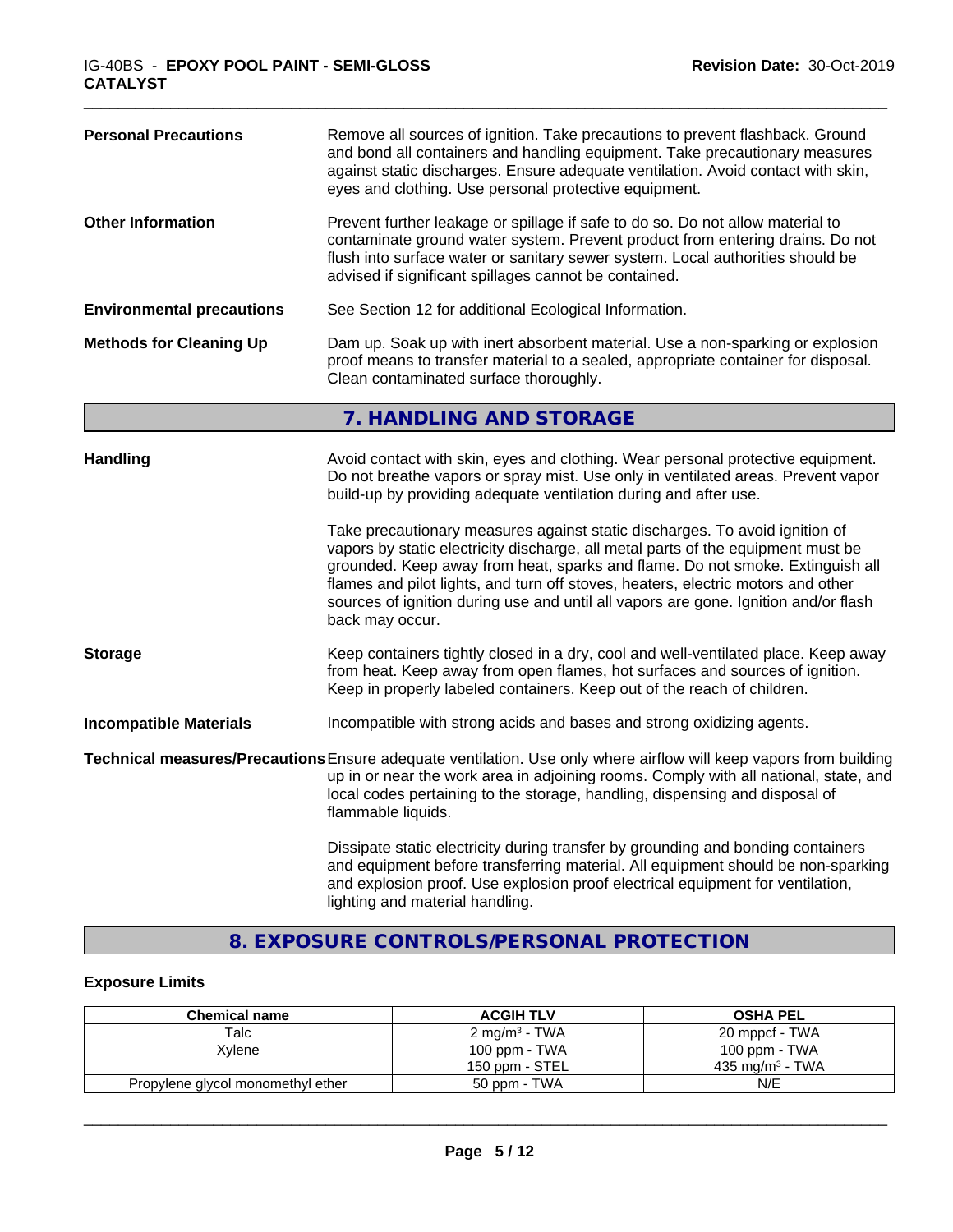|                        | 100 ppm $-$ STEL                |                             |
|------------------------|---------------------------------|-----------------------------|
| 2-Pentanone, 4-methyl- | 20 ppm - TWA                    | 100 ppm - TWA               |
|                        | 75 ppm - STEL                   | 410 mg/m <sup>3</sup> - TWA |
| Ethyl benzene          | 20 ppm - TWA                    | 100 ppm - TWA               |
|                        |                                 | 435 mg/m <sup>3</sup> - TWA |
| n-Butyl alcohol        | 20 ppm - TWA                    | 100 ppm - $TWA$             |
|                        |                                 | 300 mg/m <sup>3</sup> - TWA |
| Silica, crystalline    | $0.025$ mg/m <sup>3</sup> - TWA |                             |

#### **Legend**

ACGIH - American Conference of Governmental Industrial Hygienists Exposure Limits

OSHA - Occupational Safety & Health Administration Exposure Limits

N/E - Not Established

#### **Appropriate engineering controls**

**Engineering Measures** Ensure adequate ventilation, especially in confined areas.

**Personal Protective Equipment**

**Eye/Face Protection** Safety glasses with side-shields. If splashes are likely to occur, wear:. Tightly fitting safety goggles.

\_\_\_\_\_\_\_\_\_\_\_\_\_\_\_\_\_\_\_\_\_\_\_\_\_\_\_\_\_\_\_\_\_\_\_\_\_\_\_\_\_\_\_\_\_\_\_\_\_\_\_\_\_\_\_\_\_\_\_\_\_\_\_\_\_\_\_\_\_\_\_\_\_\_\_\_\_\_\_\_\_\_\_\_\_\_\_\_\_\_\_\_\_

**Skin Protection** Long sleeved clothing. Protective gloves.

**Respiratory Protection** Use only with adequate ventilation. In operations where exposure limits are exceeded, use a NIOSH approved respirator that has been selected by a technically qualified person for the specific work conditions. When spraying the product or applying in confined areas, wear a NIOSH approved respirator specified for paint spray or organic vapors.

**Hygiene Measures** Avoid contact with skin, eyes and clothing. Remove and wash contaminated clothing before re-use. Wash thoroughly after handling.

# **9. PHYSICAL AND CHEMICAL PROPERTIES**

**Appearance** liquid **Odor** solvent **Odor Threshold No information available No information available Density (lbs/gal)** 10.6 - 10.7 **Specific Gravity** 1.27 - 1.29 **pH pH**  $\blacksquare$ **Viscosity (cps)** No information available **Solubility(ies)** No information available **Water solubility Water solubility Water solubility Water solubility Water solubility Water solution Evaporation Rate No information available No information available Vapor pressure** No information available **No information** available **Vapor density**<br> **Vapor density**<br> **Wt.** % Solids<br>
Wt. % Solids Wt. % Solids **Vol. % Solids** 65 - 75 **Wt. % Volatiles** 20 - 30 **Vol. % Volatiles** 25 - 35 **VOC Regulatory Limit (g/L)** < 340 **Boiling Point (°F)** 237.2 **Boiling Point (°C) Freezing point (°F)** No information available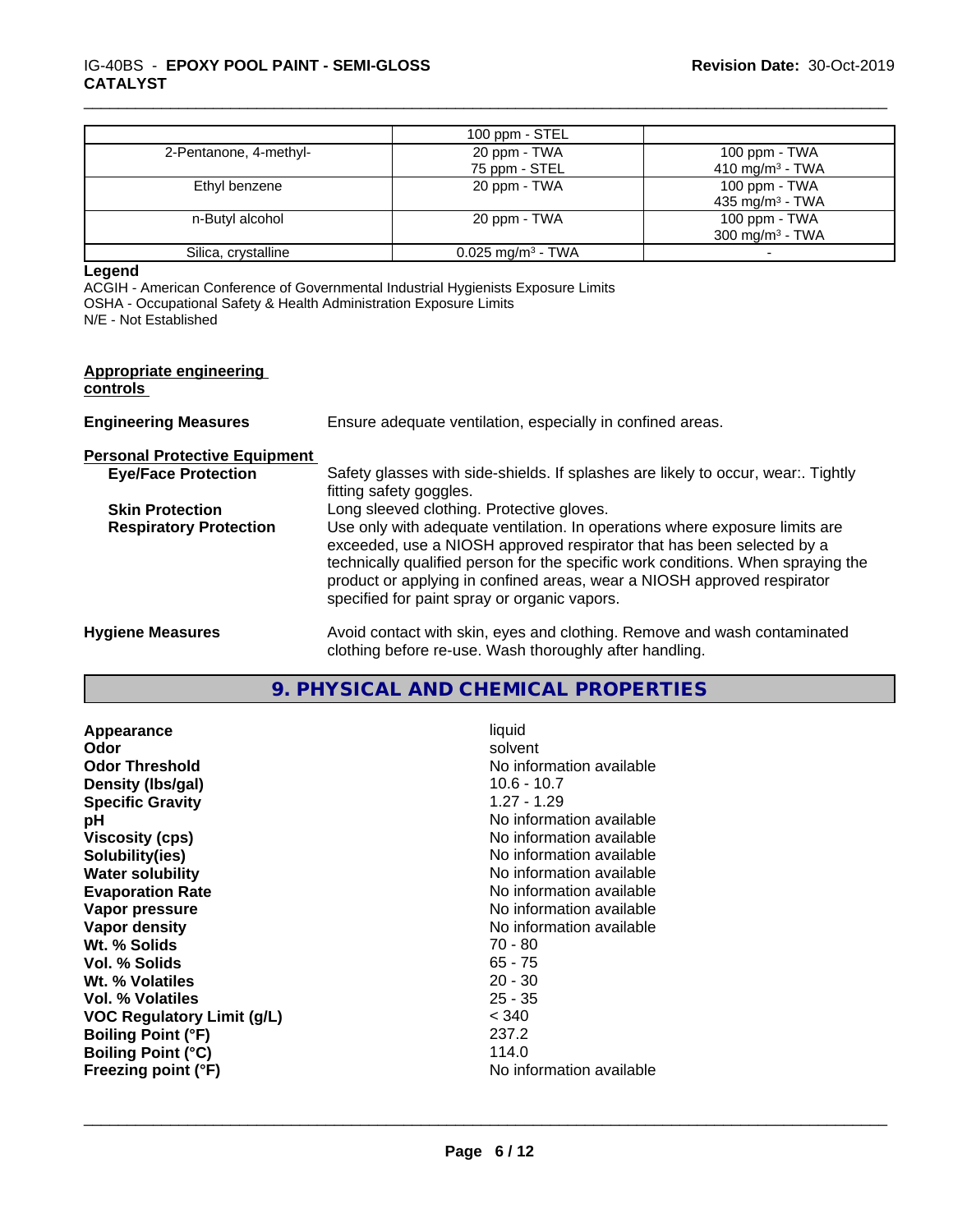#### IG-40BS - **EPOXY POOL PAINT - SEMI-GLOSS CATALYST**

| <b>Freezing Point (°C)</b>           | No information available |
|--------------------------------------|--------------------------|
| Flash point (°F)                     | 80                       |
| Flash Point (°C)                     | 27                       |
| Method                               | <b>PMCC</b>              |
| Flammability (solid, gas)            | Not applicable           |
| <b>Upper flammability limit:</b>     | No information available |
| Lower flammability limit:            | No information available |
| <b>Autoignition Temperature (°F)</b> | No information available |
| <b>Autoignition Temperature (°C)</b> | No information available |
| Decomposition Temperature (°F)       | No information available |
| Decomposition Temperature (°C)       | No information available |
| <b>Partition coefficient</b>         | No information available |

# **No information available**<br>80 **Flammability (solid, gas)** Not applicable **No information available Lower flammability limit:** No information available **Autoignition Temperature (°F)** No information available **Autoignition Temperature (°C)** No information available **No information available No information available No information available**

\_\_\_\_\_\_\_\_\_\_\_\_\_\_\_\_\_\_\_\_\_\_\_\_\_\_\_\_\_\_\_\_\_\_\_\_\_\_\_\_\_\_\_\_\_\_\_\_\_\_\_\_\_\_\_\_\_\_\_\_\_\_\_\_\_\_\_\_\_\_\_\_\_\_\_\_\_\_\_\_\_\_\_\_\_\_\_\_\_\_\_\_\_

# **10. STABILITY AND REACTIVITY**

| <b>Reactivity</b>                         | No data available                                                                                                         |
|-------------------------------------------|---------------------------------------------------------------------------------------------------------------------------|
| <b>Chemical Stability</b>                 | Stable under normal conditions. Hazardous polymerisation<br>does not occur.                                               |
| <b>Conditions to avoid</b>                | Keep away from open flames, hot surfaces, static<br>electricity and sources of ignition. Sparks. Elevated<br>temperature. |
| <b>Incompatible Materials</b>             | Incompatible with strong acids and bases and strong<br>oxidizing agents.                                                  |
| <b>Hazardous Decomposition Products</b>   | Thermal decomposition can lead to release of irritating<br>gases and vapors.                                              |
| <b>Possibility of hazardous reactions</b> | None under normal conditions of use.                                                                                      |

**11. TOXICOLOGICAL INFORMATION**

**Product Information**

**Information on likely routes of exposure**

**Principal Routes of Exposure** Eye contact, skin contact and inhalation.

**Acute Toxicity** 

**Product Information** Repeated or prolonged exposure to organic solvents may lead to permanent brain and nervous system damage. Intentional misuse by deliberately concentrating and inhaling vapors may be harmful or fatal.

**<u>Symptoms related to the physical, chemical and toxicological characteristics</u>** 

**Symptoms** No information available

**Delayed and immediate effects as well as chronic effects from short and long-term exposure**

**Eye contact Exercise 2018** Contact with eyes may cause irritation.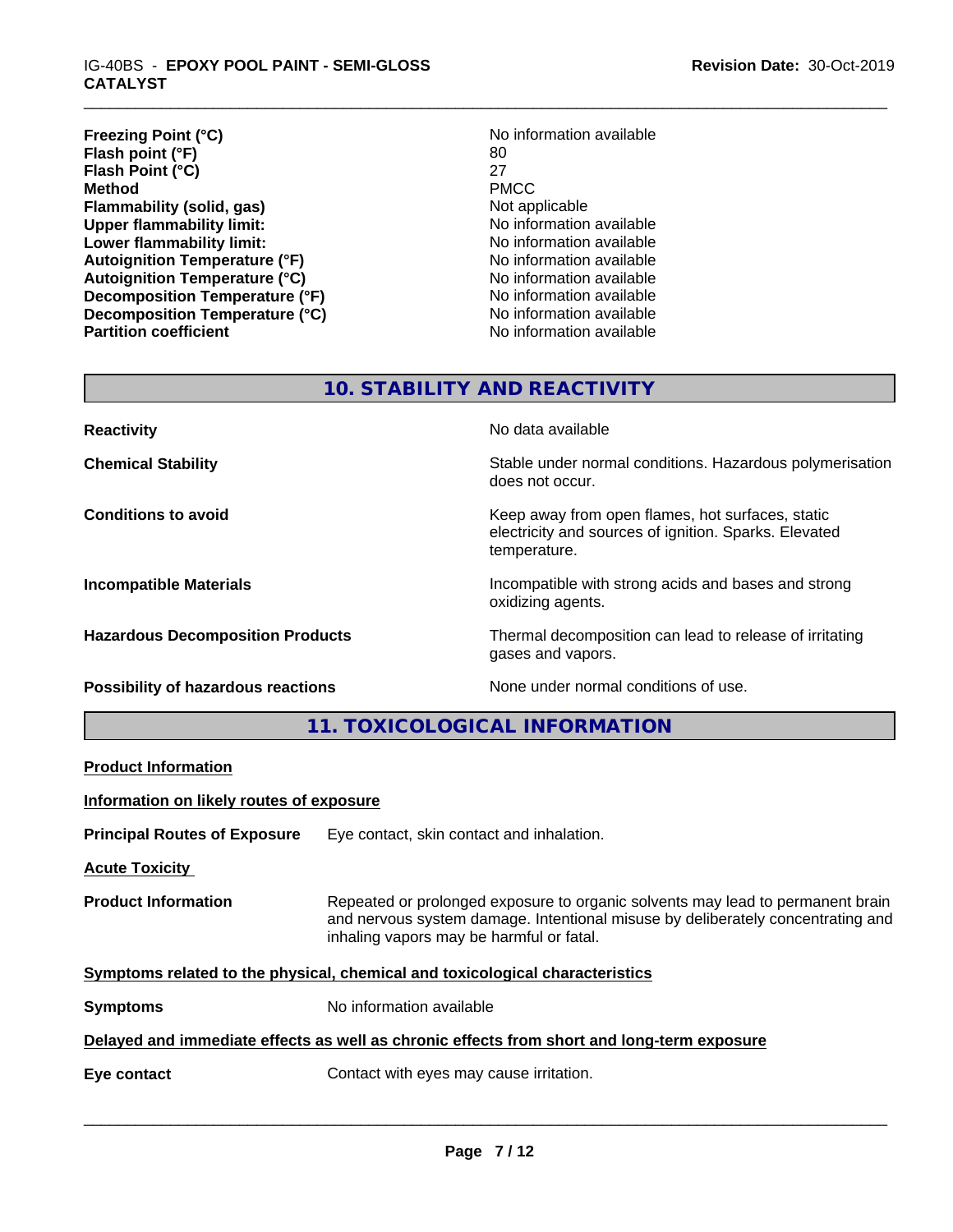| <b>Skin contact</b>             | May cause skin irritation and/or dermatitis. Prolonged skin contact may defat the<br>skin and produce dermatitis.                                                                                                                                             |
|---------------------------------|---------------------------------------------------------------------------------------------------------------------------------------------------------------------------------------------------------------------------------------------------------------|
| Ingestion                       | Harmful if swallowed. Ingestion may cause irritation to mucous membranes. Small<br>amounts of this product aspirated into the respiratory system during ingestion or<br>vomiting may cause mild to severe pulmonary injury, possibly progressing to<br>death. |
| <b>Inhalation</b>               | Harmful by inhalation. High vapor / aerosol concentrations are irritating to the<br>eyes, nose, throat and lungs and may cause headaches, dizziness, drowsiness,<br>unconsciousness, and other central nervous system effects.                                |
| <b>Sensitization</b>            | May cause an allergic skin reaction                                                                                                                                                                                                                           |
| <b>Neurological Effects</b>     | No information available.                                                                                                                                                                                                                                     |
| <b>Mutagenic Effects</b>        | No information available.                                                                                                                                                                                                                                     |
| <b>Reproductive Effects</b>     | May damage fertility or the unborn child.                                                                                                                                                                                                                     |
| <b>Developmental Effects</b>    | No information available.                                                                                                                                                                                                                                     |
| <b>Target organ effects</b>     | No information available.                                                                                                                                                                                                                                     |
| <b>STOT - repeated exposure</b> | Causes damage to organs through prolonged or repeated exposure if inhaled.<br>Causes damage to organs through prolonged or repeated exposure.                                                                                                                 |
| <b>STOT - single exposure</b>   | May cause disorder and damage to the. Respiratory system.                                                                                                                                                                                                     |
| Other adverse effects           | No information available.                                                                                                                                                                                                                                     |
| <b>Aspiration Hazard</b>        | May be harmful if swallowed and enters airways. Small amounts of this product<br>aspirated into the respiratory system during ingestion or vomiting may cause mild<br>to severe pulmonary injury, possibly progressing to death.                              |

## **Numerical measures of toxicity**

# **The following values are calculated based on chapter 3.1 of the GHS document**

| ATEmix (oral)                        | 8396 mg/ka |
|--------------------------------------|------------|
| <b>ATEmix (dermal)</b>               | 7990 mg/kg |
| <b>ATEmix (inhalation-dust/mist)</b> | 8.5 ma/L   |
| <b>ATEmix (inhalation-vapor)</b>     | 482.3 ma/L |

### **Component Information**

| Chemical name                                                          | Oral LD50                                | Dermal LD50                                      | Inhalation LC50          |
|------------------------------------------------------------------------|------------------------------------------|--------------------------------------------------|--------------------------|
| 4,4-isopropylidenediphenol-epichlor<br>ohydrin copolymer<br>25068-38-6 | $= 11400$ mg/kg (Rat)                    |                                                  |                          |
| Xylene<br>1330-20-7                                                    | $=$ 3500 mg/kg (Rat)                     | $>$ 4350 mg/kg (Rabbit)                          | $= 29.08$ mg/L (Rat) 4 h |
| Propylene glycol monomethyl ether<br>107-98-2                          | $= 5000$ mg/kg (Rat)                     | $= 13$ g/kg (Rabbit)                             | >7559 ppm (Rat) 6 h      |
| 2-Pentanone, 4-methyl-<br>108-10-1                                     | $= 2080$ mg/kg (Rat)                     | $=$ 3000 mg/kg (Rabbit)                          | $= 8.2$ mg/L (Rat) 4 h   |
| Ethyl benzene<br>$100 - 41 - 4$                                        | $= 3500$ mg/kg (Rat)                     | $= 15400$ mg/kg (Rabbit)                         | $= 17.2$ mg/L (Rat) 4 h  |
| n-Butyl alcohol<br>71-36-3                                             | $= 700$ mg/kg (Rat) = 790 mg/kg<br>Rat ) | $= 3402$ mg/kg (Rabbit) = 3400<br>mg/kg (Rabbit) | $> 8000$ ppm (Rat) 4 h   |
| Silica, crystalline<br>14808-60-7                                      | $= 500$ mg/kg (Rat)                      |                                                  |                          |

### **Carcinogenicity**

*The information below indicateswhether each agency has listed any ingredient as a carcinogen:.*

| Chemical<br>name | IADC<br>I A<br>n<br>IN                                   | NTP | <b>OCILA</b> |
|------------------|----------------------------------------------------------|-----|--------------|
|                  | $\cdots$<br>ם מ<br>`sıble<br>Human<br>$\sim$ $\sim$<br>ᅩ |     | ∟ısted⊦      |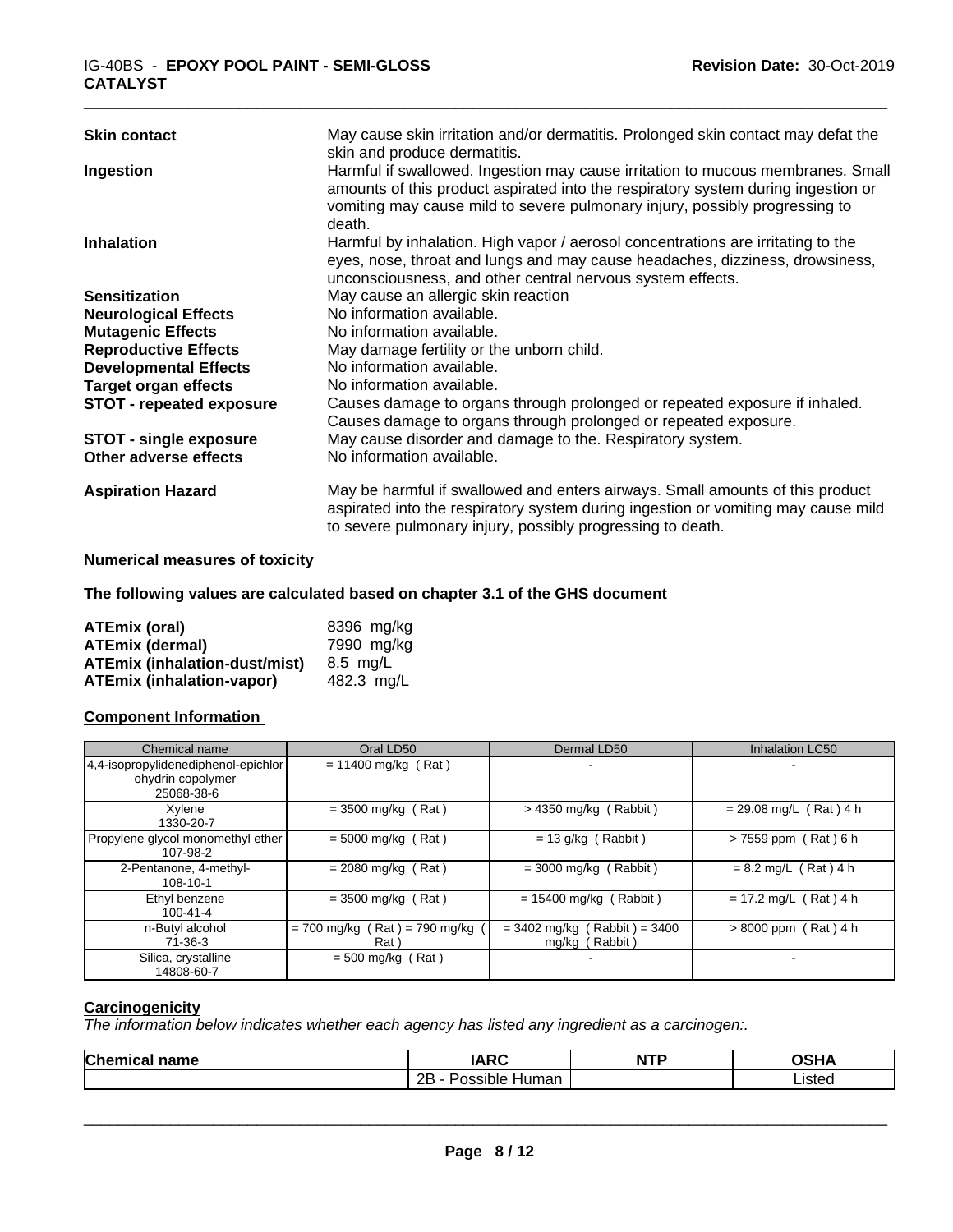| 2-Pentanone, 4-methyl- | Carcinogen           |             |        |
|------------------------|----------------------|-------------|--------|
|                        | 2B - Possible Human  |             | Listed |
| l Ethvl benzene        | Carcinogen           |             |        |
|                        | I - Human Carcinogen | Known Human | Listed |
| Silica, crystalline    |                      | Carcinogen  |        |

\_\_\_\_\_\_\_\_\_\_\_\_\_\_\_\_\_\_\_\_\_\_\_\_\_\_\_\_\_\_\_\_\_\_\_\_\_\_\_\_\_\_\_\_\_\_\_\_\_\_\_\_\_\_\_\_\_\_\_\_\_\_\_\_\_\_\_\_\_\_\_\_\_\_\_\_\_\_\_\_\_\_\_\_\_\_\_\_\_\_\_\_\_

• Crystalline Silica has been determined to be carcinogenic to humans by IARC (1) when in respirable form. Risk of cancer depends on duration and level of inhalation exposure to spray mist or dust from sanding the dried paint.

#### **Legend**

IARC - International Agency for Research on Cancer NTP - National Toxicity Program OSHA - Occupational Safety & Health Administration

**12. ECOLOGICAL INFORMATION**

## **Ecotoxicity Effects**

The environmental impact of this product has not been fully investigated.

## **Product Information**

#### **Acute Toxicity to Fish**

No information available

#### **Acute Toxicity to Aquatic Invertebrates**

No information available

#### **Acute Toxicity to Aquatic Plants**

No information available

#### **Persistence / Degradability**

No information available.

#### **Bioaccumulation**

There is no data for this product.

#### **Mobility in Environmental Media**

No information available.

#### **Ozone**

Not applicable

#### **Component Information**

#### **Acute Toxicity to Fish**

4,4-isopropylidenediphenol-epichlorohydrin copolymer LC50: 1.5 mg/L (Rainbow Trout - 96 hr.) Xylene LC50: 13.5 mg/L (Rainbow Trout - 96 hr.) Ethyl benzene LC50: 12.1 mg/L (Fathead Minnow - 96 hr.)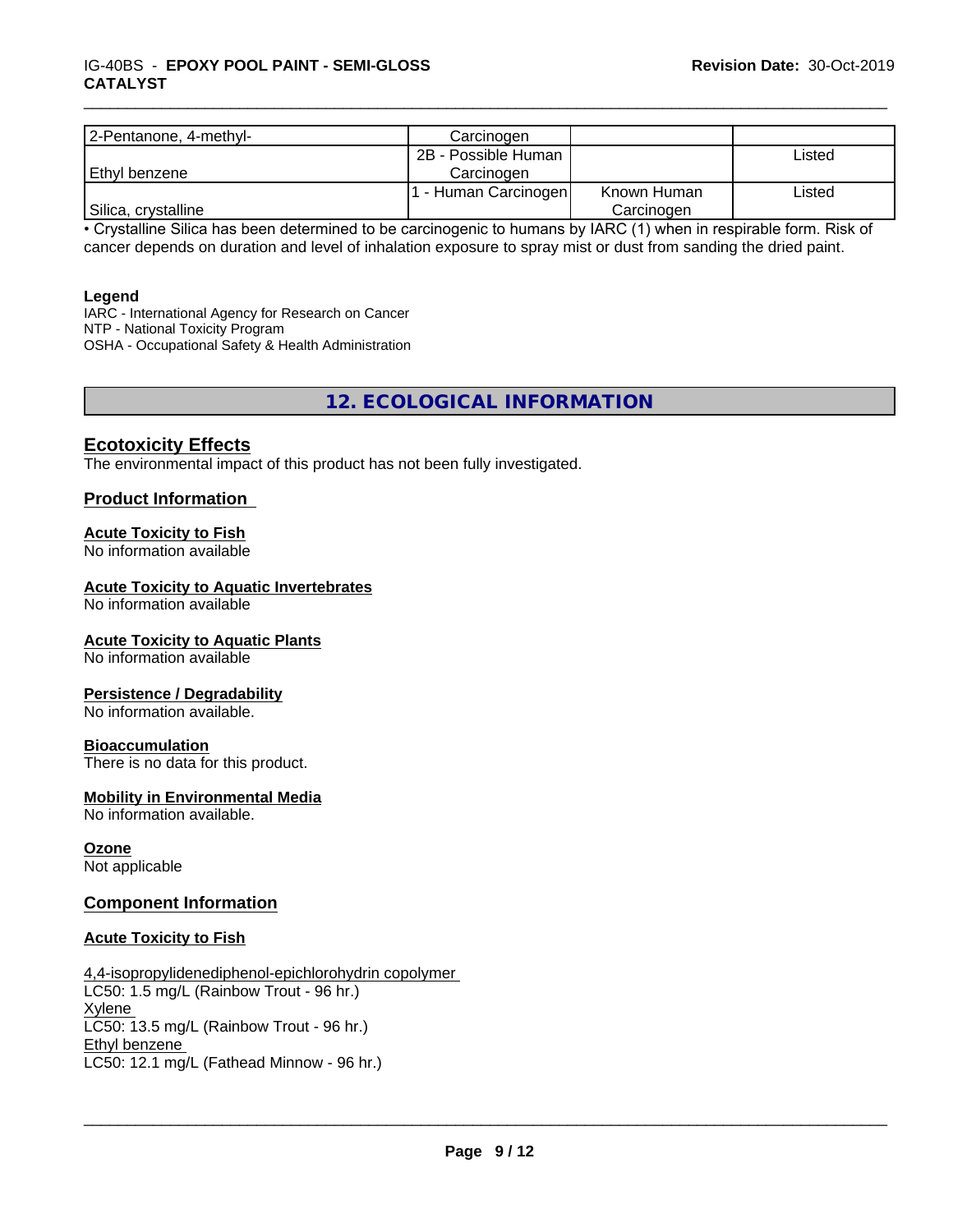#### **Acute Toxicity to Aquatic Invertebrates**

Ethyl benzene EC50: 1.8 mg/L (Daphnia magna - 48 hr.)

#### **Acute Toxicity to Aquatic Plants**

Ethyl benzene

EC50: 4.6 mg/L (Green algae (Scenedesmus subspicatus), 72 hrs.)

|                                | 13. DISPOSAL CONSIDERATIONS                                                                                                                                                                                               |
|--------------------------------|---------------------------------------------------------------------------------------------------------------------------------------------------------------------------------------------------------------------------|
| <b>Waste Disposal Method</b>   | Dispose of in accordance with federal, state, and local regulations. Local<br>requirements may vary, consult your sanitation department or state-designated<br>environmental protection agency for more disposal options. |
| <b>Empty Container Warning</b> | Emptied containers may retain product residue. Follow label warnings even after<br>container is emptied. Residual vapors may explode on ignition.                                                                         |
|                                | 14. TRANSPORT INFORMATION                                                                                                                                                                                                 |

\_\_\_\_\_\_\_\_\_\_\_\_\_\_\_\_\_\_\_\_\_\_\_\_\_\_\_\_\_\_\_\_\_\_\_\_\_\_\_\_\_\_\_\_\_\_\_\_\_\_\_\_\_\_\_\_\_\_\_\_\_\_\_\_\_\_\_\_\_\_\_\_\_\_\_\_\_\_\_\_\_\_\_\_\_\_\_\_\_\_\_\_\_

| <b>DOT</b><br><b>Proper Shipping Name</b><br><b>Hazard class</b><br>UN-No.<br><b>Packing Group</b><br><b>Description</b> | <b>PAINT</b><br>3<br>UN1263<br>Ш<br>UN1263, PAINT, 3, III |  |  |
|--------------------------------------------------------------------------------------------------------------------------|-----------------------------------------------------------|--|--|
| <b>ICAO / IATA</b>                                                                                                       | Contact the preparer for further information.             |  |  |
| <b>IMDG/IMO</b>                                                                                                          | Contact the preparer for further information.             |  |  |
|                                                                                                                          | <b>15. REGULATORY INFORMATION</b>                         |  |  |

# **International Inventories**

| <b>TSCA: United States</b> | Yes - All components are listed or exempt. |
|----------------------------|--------------------------------------------|
| <b>DSL: Canada</b>         | Yes - All components are listed or exempt. |

# **Federal Regulations**

#### **SARA 311/312 hazardous categorization**

| Acute health hazard               | Yes |
|-----------------------------------|-----|
| Chronic Health Hazard             | Yes |
| Fire hazard                       | Yes |
| Sudden release of pressure hazard | Nο  |
| <b>Reactive Hazard</b>            | N٥  |

# **SARA 313**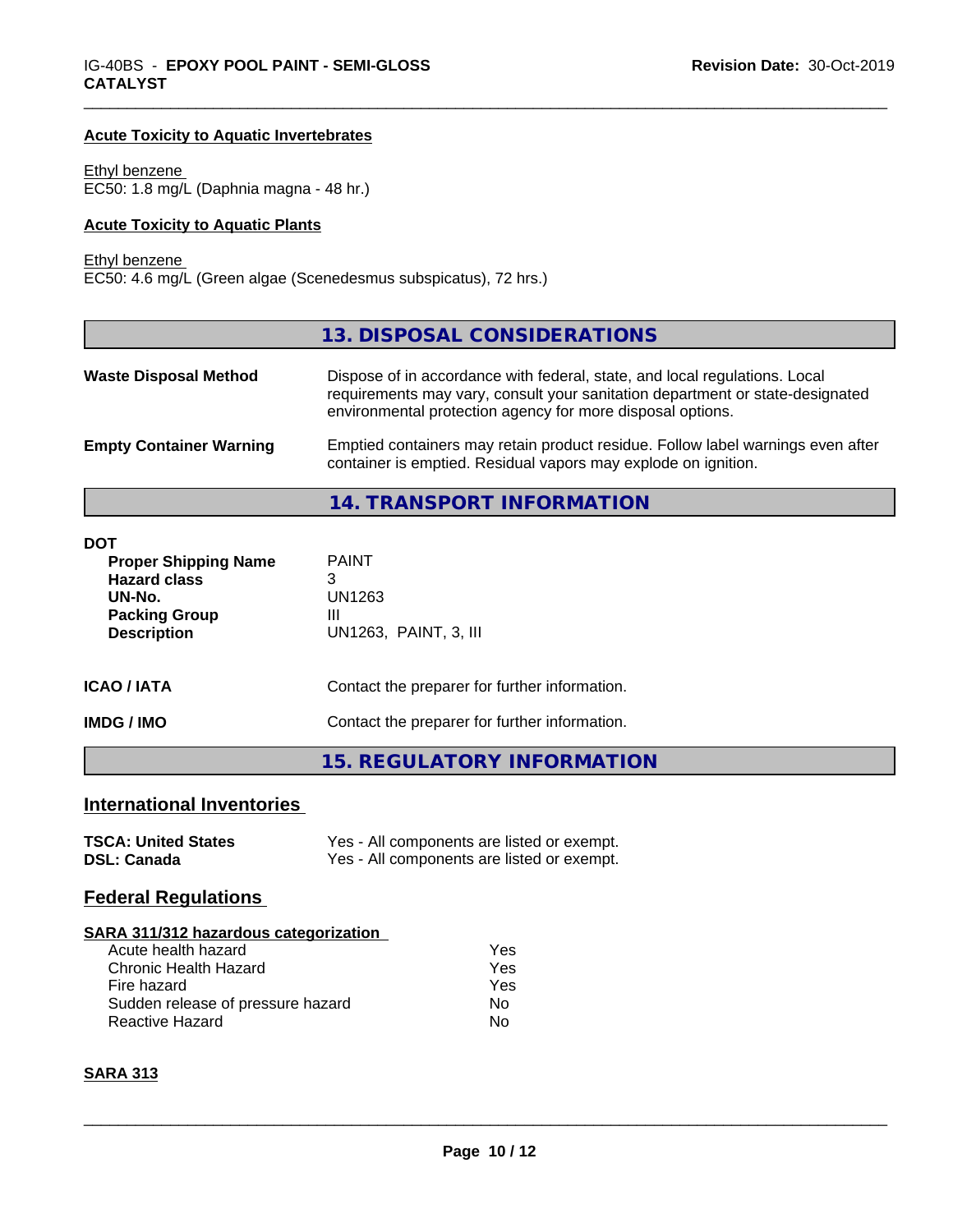Section 313 of Title III of the Superfund Amendments and Reauthorization Act of 1986 (SARA). This product contains a chemical or chemicals which are subject to the reporting requirements of the Act and Title 40 of the Code of Federal Regulations, Part 372:

\_\_\_\_\_\_\_\_\_\_\_\_\_\_\_\_\_\_\_\_\_\_\_\_\_\_\_\_\_\_\_\_\_\_\_\_\_\_\_\_\_\_\_\_\_\_\_\_\_\_\_\_\_\_\_\_\_\_\_\_\_\_\_\_\_\_\_\_\_\_\_\_\_\_\_\_\_\_\_\_\_\_\_\_\_\_\_\_\_\_\_\_\_

| <b>Chemical name</b>   | CAS No.   | Weight-%  | <b>CERCLA/SARA 313</b>     |
|------------------------|-----------|-----------|----------------------------|
|                        |           |           | (de minimis concentration) |
| Xvlene                 | 1330-20-7 | $10 - 15$ |                            |
| 2-Pentanone, 4-methyl- | 108-10-1  | $1 - 5$   | 1.0                        |
| Ethyl benzene          | 100-41-4  | $1 - 5$   | 0.1                        |
| n-Butyl alcohol        | 71-36-3   | $1 - 5$   | 1.0                        |

## **Clean Air Act,Section 112 Hazardous Air Pollutants (HAPs) (see 40 CFR 61)**

This product contains the following HAPs:

| <b>Chemical name</b>   | CAS No.        | Weight-%  | <b>Hazardous Air Pollutant</b> |
|------------------------|----------------|-----------|--------------------------------|
|                        |                |           | (HAP)                          |
| Xvlene                 | 1330-20-7      | $10 - 15$ | Listed                         |
| 2-Pentanone, 4-methyl- | 108-10-1       | $1 - 5$   | Listed                         |
| Ethyl benzene          | $100 - 41 - 4$ | 1 - 5     | Listed                         |

# **US State Regulations**

## **California Proposition 65**

**AVIMARNING:** Cancer and Reproductive Harm– www.P65warnings.ca.gov

#### **State Right-to-Know**

| <b>Chemical name</b>              | <b>Massachusetts</b> | <b>New Jersey</b> | <b>Pennsylvania</b> |
|-----------------------------------|----------------------|-------------------|---------------------|
| Talc                              |                      |                   |                     |
| Xvlene                            |                      |                   |                     |
| Propylene glycol monomethyl ether |                      |                   |                     |
| 2-Pentanone, 4-methyl-            |                      |                   |                     |
| Ethyl benzene                     |                      |                   |                     |
| n-Butvl alcohol                   |                      |                   |                     |
| Silica, crystalline               |                      |                   |                     |

# **Legend**

X - Listed

# **16. OTHER INFORMATION**

**HMIS** - **Health:** 2\* **Flammability:** 3 **Reactivity:** 0 **PPE:** - **HMIS Legend** 0 - Minimal Hazard 1 - Slight Hazard 2 - Moderate Hazard

- 3 Serious Hazard
- 4 Severe Hazard
- \* Chronic Hazard